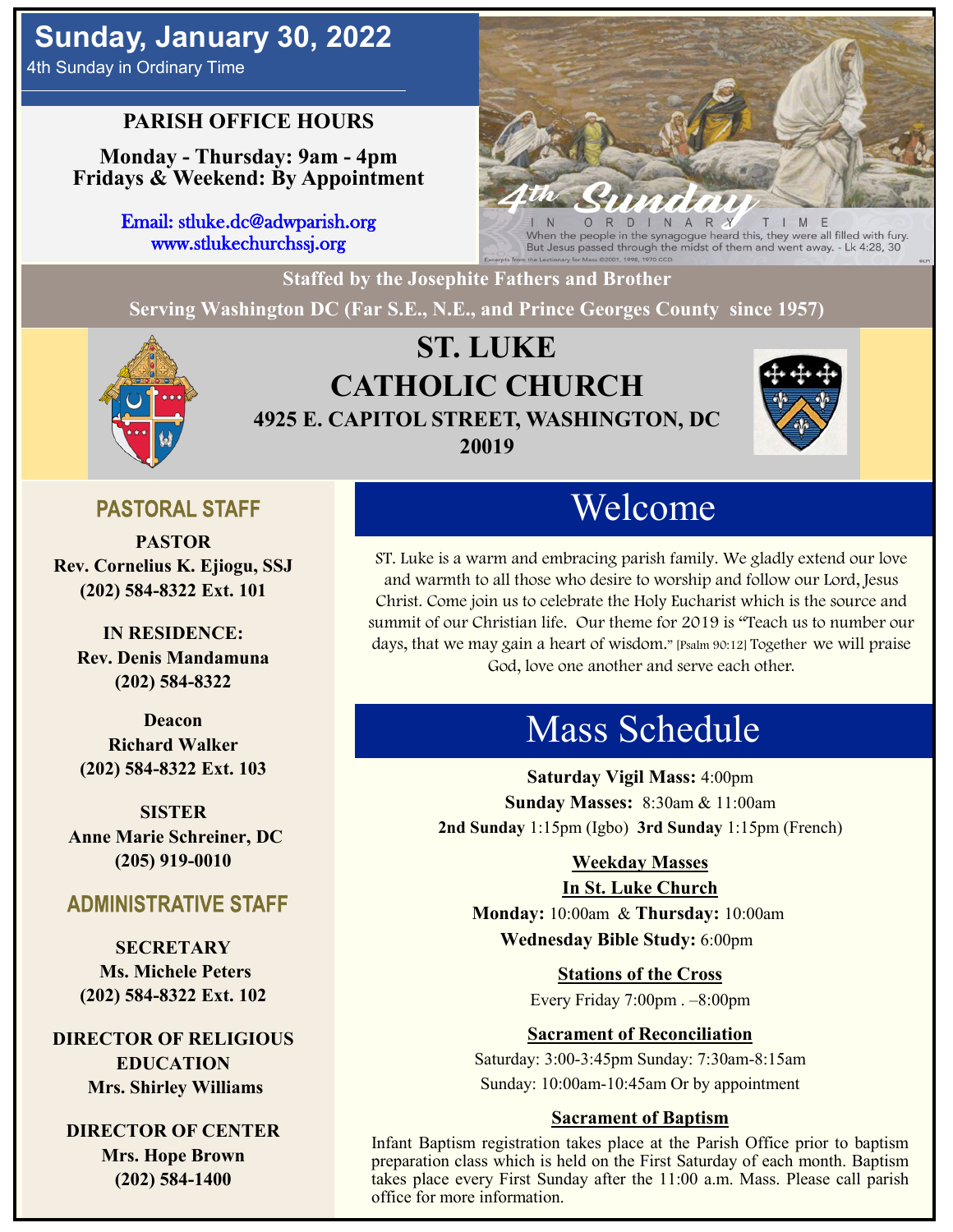Ath Sunday in Ordinary Time **Sunday, 1998** Sunday, January 30, 2022

# PASTOR'S CORNER

### Tapping into the Spiritual Gifts of African Americans and African Immigrants

 To evangelize means to know what the Church teaches, but also to know one's own culture as well as the all-pervasive secular culture. It means finding the path through the maze of options offered us by the vast array of cultures around us in pursuit of our real ultimate goal, God's Kingdom, which is beyond all cultures. How can we guide our youth, if we ourselves fall to realize what is at stake and what we need to do?

 Here at St. Luke's and in many places throughout our country people of African heritage are coming together. Some trace their heritage going back centuries to Africa and the terrible institution of slavery, others to the recent immigration of Africans from virtually every nation of that great continent, nations like Cameroon. It is not lost on us that African Catholic immigrants are among, the most educated newcomers to our country. They bring many gifts, among them a style of prayer and worship that offers to enliven our sometimes flat, middleclass ways of prayer and worship. I do not mean to offend anyone in putting it this way, but by many accounts there's a find of beigeness or grayness about U.S.

 Catholicism, a lack of affectivity and passion that virtually all the immigrant groups are helping dispel. There is in the way these communities live the faith an enthusiasm, color and movement that energize and revivify. It can be catching, engaging the whole person body and soul in the finest spirit of our Catholic sacramental and liturgical traditions. Of course this gift of vitality in many ways was pioneered by African American Catholics who together with African American Protestants has left a profound mark on religion in this country.

 Indeed, blacks year after year are found to be the people most mindful of God in our country as measured by belief, daily prayer, and reading of the Bible. To me this suggests that the presence and fellowship of American blacks as well as the new African Americans from Cameroon and many other parts of Africa are very much a blessing for all of us of whatever ancestry.

Excerpt culled from http://wwwusccb.org/issues-and-action/cultural-diversity/africanamerican/resources/upload/Homily-Black-History-Month.pdf

## Reflection for 4th Sunday in Ordinary time

 St. Oscar Romero (1917-1980) was a "Salvadoran Roman Catholic archbishop who was a vocal critic of the violent activities of government armed forces, right-wing groups, and leftist guerrillas involved in El Salvador's civil conflict (Encyclopedia Britannica)." As a voice of the voiceless, he was an outspoken champion of the poor who were the ones most affected by the civil unrest and violence. His advocacy provoked several attempts on his life. Nonetheless, St. Oscar Romero was convinced that before all else his faith in the resurrected Christ and the values of the Gospel trumped any earthly concern or worry. He walked with complete confidence and trust. On March 24, 1980, St. Oscar Romero was assassinated while celebrating Mass. Such is often the fate of those who challenge the socio-political agendas of the day.

 We may look at the example of witness of St. Oscar Romero as something extraordinary. In one sense it is. Through the power of God, an ordinary human being did extraordinary things. But, in and of himself, St. Oscar Romero was simply a humble, loving servant of God. Oscar knew not only the power of love but the risk that comes when loving unconditionally. The beauty of God's message was able to shine in and through him because he was able to step out of the way and be a vessel. One can assume that for St. Oscar Romero, one's earthly life has no merit when faith, integrity, conviction, zeal and love are jettisoned. Fear and apprehension had no grip on this man who not only saw but spoke the truth.

 Do we speak the truth? It makes us feel good to speak of God as love. But have we ever considered the ramifications of this radical message? There are assaults on human life occurring daily. More and more the value and worth of a human being is being reduced and minimalized. We are becoming widgets in the production of life. In our whole simple humble ways, we too are called to be prophets. Knowing who you are and what is within your means to do, how can you make God's love real, stand up for what is right, and give witness to the sacredness of all that is around you?

Liturgical Publications 2015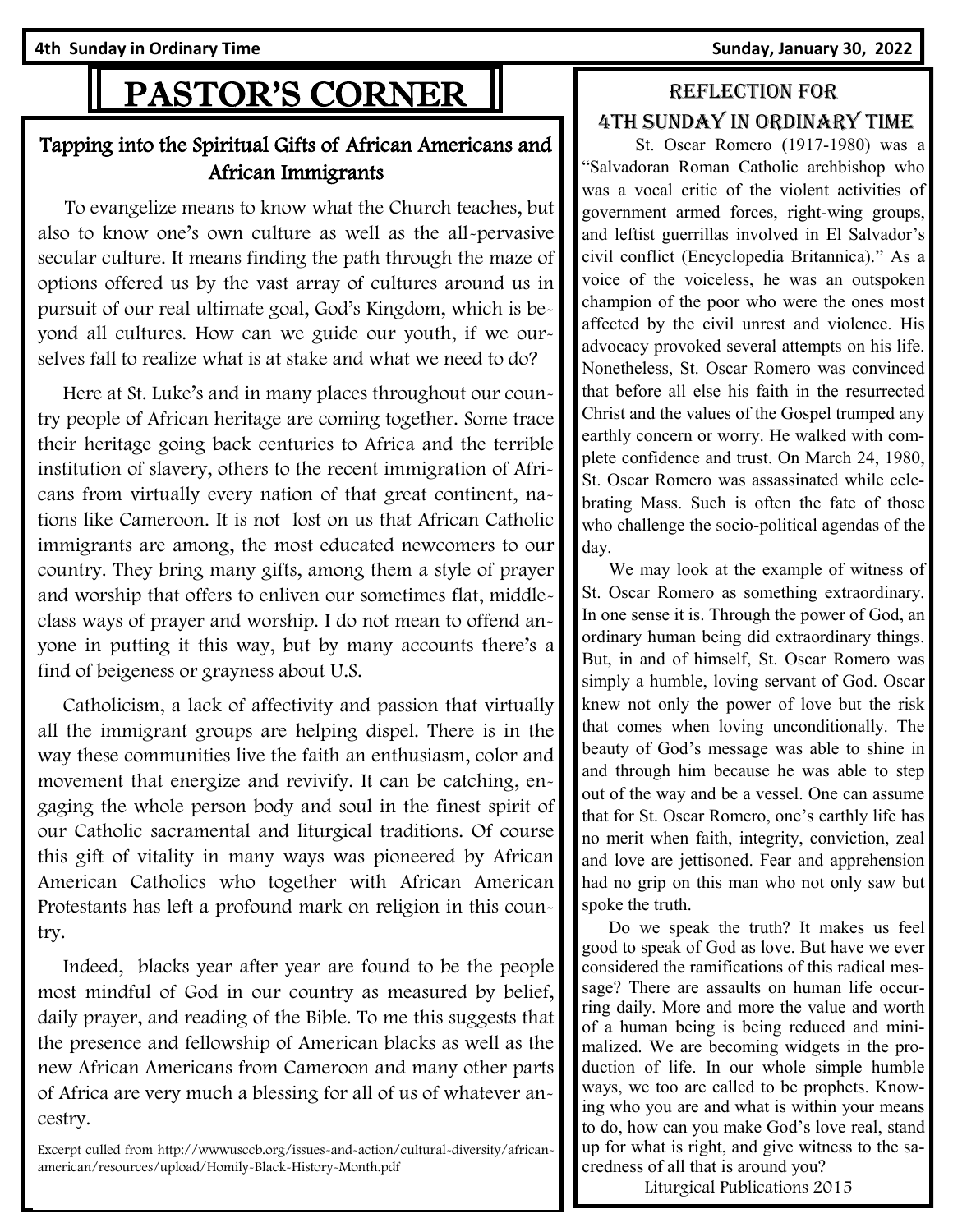HAPPY BIRTHDAY/ANNIVERSARY We would like to wish a wonderful happy birthday to Gloria Washington and Kevin Ratiff, Jr. MAY THE JOY OF THE LORD BE YOU STRENGTH!!!

# Church Support

Please consider making a donation to support our parish during this trying times. You may Drop off or mail your gifts to the parish. You may give online through our website: http:www.stlukechurchssj.org/ And clicking on the donate button. You may also **TEXT**: 202-335-3116

| Readings for the week of January 30, 2022              |                                                        |
|--------------------------------------------------------|--------------------------------------------------------|
| Sunday: Jeremiah 1:4-5, 17-19/Psalms 71:1-2, 3-4, 5-6, |                                                        |
| 15-17 [cf. 15ab]/                                      |                                                        |
|                                                        | 1 Corinthians 12:31-13:13 or 13:4-                     |
| 13/Luke 4:21-30                                        |                                                        |
| Monday:                                                | 2 Samuel 15:13-14, 30; 16:5-13/Psalms                  |
| 3:2-3, 4-5, 6-7/Mark 5:1-20                            |                                                        |
|                                                        | <b>Tuesday:</b> $2$ Samuel 18:9-10, 14b, 24-25a, 30-   |
| 19:3/Psalms 86:1-2, 3-4, 5-6/Mark 5:21-43              |                                                        |
|                                                        | <b>Wednesday:</b> Malachi 3:1-4/Psalms 24:7, 8, 9, 10/ |
| Hebrews 2:14-18/Luke 2:22-40 or 2:22-32                |                                                        |
|                                                        | Thursday: 1 Kings 2:1-4, 10-12/1 Chronicles            |
| 29:10, 11ab, 11d-12a, 12bcd/Mark 6:7-13                |                                                        |
|                                                        | Friday: Sirach 47:2-11/Psalms 18:31, 47 and 50, 51/    |
| Mark 6:14-29                                           |                                                        |
|                                                        | <b>Saturday:</b> 1 Kings 3:4-13/Psalms 119:9, 10, 11,  |
| 12, 13, 14/Mark 6:30-34                                |                                                        |
|                                                        | Next Sunday: Isaiah 6:1-2a, 3-8/Psalms 138:1-2, 2-3,   |
| 4-5, 7-8 [1c]/1 Corinthians 15:1-11 or 15:3-8, 11/Luke |                                                        |
| $5:1 - 11$                                             |                                                        |

#### **WEEKLY MASS**

**Monday 1/31 Eternal repose of the soul of Milton Harris, Sr.+++ by Milton Harris, Jr.** 

**Tuesday 2/1 Weekday**

**Wednesday 2/2 The Presentation of the Lord**

**Thursday 2/3 SS. Blaise & Ansgar**

**Friday 2/4 Eternal repose of the soul of Jerome Tilgh-man+++ by Parish Family**

**Saturday 2/5 St. Agatha** 

## Pray for the Sick & Shut-In of Our Parish

Barbara Barnes Blanche Bourm Barbara Batts Tanisha Bennett Tammy Berry Ruth Bundy Beatrice Carroll Melinda Conrad-Brown Edith Cornish Aniceto Charles Patricia Chase Valene Chemoo Joyce Cristwell Alvera Dance Iyana Davage

 Joyce Diggs Lamont Diggs, Sr. Crawley Easely Marita C. Edelin Kimbolyn Flowers Anthony Flowers Tina Garvin Florence Hall Steve Halle Chris Hawkins Charlene Haywood Brenda Henson James Holley Rudolph Holley James Hughes Melvin Jamison

Mary Ann Johnson David & Keisha Jones Dawn Lattimer Lawrence Lee Maria A. Logan Bernadette Mahoney Doreene Mahoney Barbara Mallory Doris McCannon Alice L. Montague Veronica Murray David Neal Florence Patterson Marlene Patterson Silvia Perry Doreene Redd

Corley Redd Leroy Sandifer Betty Smith Kayla Tatum Rolland Taylor Gloria Thompson-Price James F. Thompson, Jr. Matthew Thompson Barbara B. Tyler Wayne A. Wallace Marquita Ward Shiela Washington Steven Washington Cecelia Williams Wellington Waters

Dolores Woodard, Jr. Harold Woodard, Sr.

St Luke military families.

All the Homeless men and women in our community.

Please pray for all those who are sick but have no one to pray for them